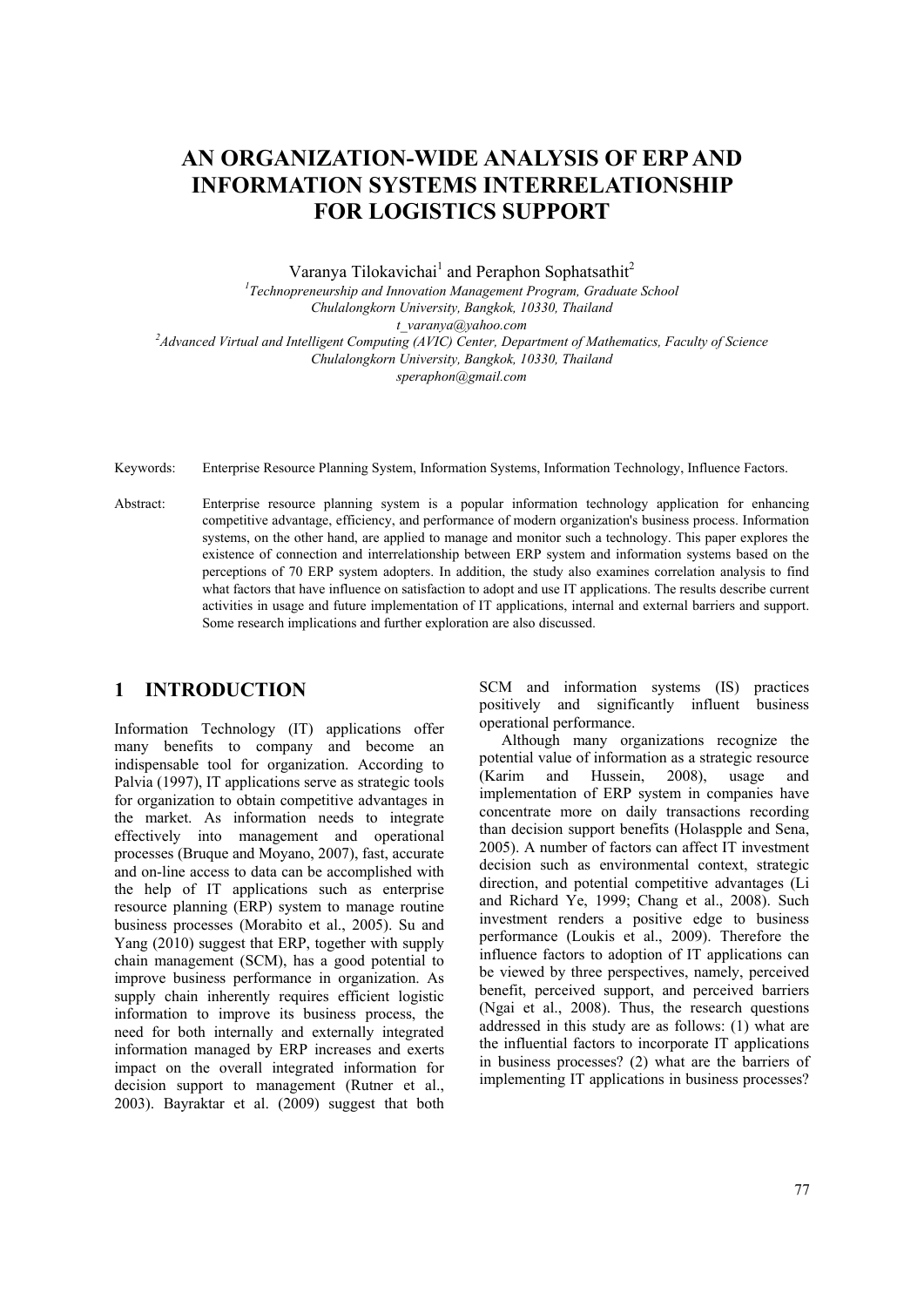and (3) how is the satisfaction level to adoption of IT applications?

The organization of this paper is as follows. Section 2 provides some influential prior works to this study. Section 3 describes the objectives and research methodology. Data analysis and findings are elucidated in Section 4. Section 5 illustrates an actual industrial case study of IS support. Results interpretations and discussions are given in Section 5. Section 6 describes some final thoughts and future work.

# **2 LITERATURE REVIEW AND HYPOTHESES**

Many researches (Palvia, 1997; Loukis et al., 2009) have indicated that IT applications play an important role in supporting business processes because they have a significant influence on the competence of organization. Bienstock et al.,(2008) expand model of logistics service quality (LSQ) by means of technology acceptance model (TAM) to assess utility and acceptance of logistics information technology. The information systems literature has developed a number of theoretical frameworks for explaining the influence factors in individual's decision to adopt and use information technology. ERP system is an example application in the form of a software package that consolidates all functions of a company to arrive at efficient and effective IT solutions (Motwani et al., 2005). There are substantial connections between ERP and decision support, whose benefits perceived to have been realized by ERP adopters (Holsapple and Sena, 2005). In addition, the influence factors that have a positive impact on ERP implementation are change management, network relationships, and cultural readiness (Motwani, et al., 2005), while Bayraktar et al. (2009) assert that both SCM and IS have positively and significantly influences to performance of organizations.

Bienstock et al. (2008) employed technology acceptance model (TAM) to assess logistics IT use and acceptance with respect to the relationship of perceived ease of use (PEOU) and perceived usefulness (PU) of IT applications. The results provided equal relationships between PEOU and PU that are influence factors in individuals' decision to adopt and use IT applications. The connection between ERP and decision support enables ERP adopters to realize such a benefit (Holsapple and Sena, 2005). Operating managers need



Figure 1: Research framework of the study.

comprehensive information to manage the organization's operations and set strategy (Kaplan and Norton, 1996). These are evidences for the role played by IS in modern organizations.

Therefore, the following research framework and hypotheses as shown in Figure 1 are established and elucidated in subsequent sections.

Ha1: The benefit factors have an effect on satisfaction of adopting IT applications.

Ha2: The barrier factors have an effect on satisfaction of adopting IT applications.

Ha3: The logistic support factors have an effect on satisfaction of adopting IT applications.

Hb1: The barrier factors have an effect on satisfaction of adopting ERP systems.

Hc1: Adopting ERP system has an effect on satisfaction of IS usage.

Hd1: ERP and IS usage have an effect on logistic support factors.

#### **3 RESEARCH OBJECTIVES AND METHODOLOGY**

The purpose of this research is to investigate the current status of ERP in conjunction to logistics in Thailand and how IS can be incorporated to support such operations. The objectives are fourfold: (1) to analyze current and future prospect of organizationwide IT applications, logistics in particular, (2) to identify factors that influent the use of IT applications, (3) to assess the level of users' satisfaction, and (4) to find the relationship between ERP and IS usage. The research framework is depicted in Figure 1.

Based on the above issues so identified in the literature review, we derive a set of survey questionnaire, encompassing four topics, namely, (1) use of IT applications to support company's operations, (2) factors that influent the adoption of IT applications in both support side and barrier side, (3) benefits to adoption of IT applications, and (4) satisfaction level of adopting IT applications (Ngai et al., 2008). The perceived benefits of IT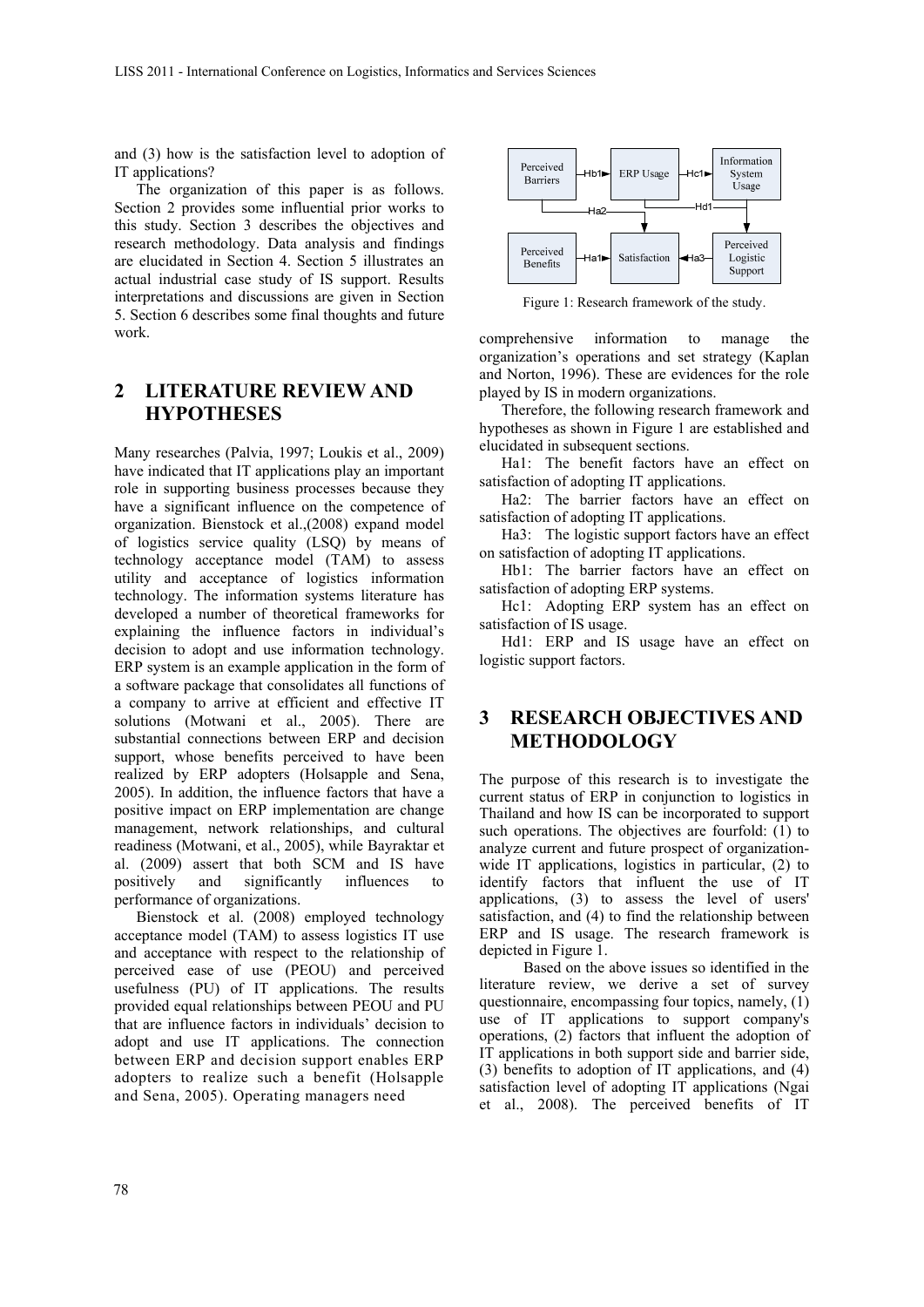applications will also be taken into consideration. The questionnaire uses a 5-point Likert's scale with 1 being "Strongly Disagree" and 5 being "Strongly Agree" to adopting IT applications.

The questionnaire was pilot tested with students in executive management business administration program. Subsequent questionnaire refinement was performed to arrive at appropriate final questionnaire. Thus, content validity of the measure is systematically accounted for in this study.

A preliminary study was conducted to test the viability of the questionnaire with subjects in executive management business administration program. From the preliminary 300 questionnaires, 132 were returned and used in the analysis. The overall response feedback was 44%. Table 1 summarizes the respondents' company profile. The respondents included operation personnel, manages, top executives, and owners. The majority of respondents clearly have considerable experience with IT applications and are well-qualified to inform this research. Table 2 shows the implementation of current IT systems to support organization-wide operations, i.e., already use IT, under planning to pursue, and no plan to use in near future. Although the last two categories seem to be indistinguishable, their share of IT activities was proportionally equal and significant enough to exert a notable impact on result analyses, hence the separation.

|                            | freq           | percent |  |  |  |  |
|----------------------------|----------------|---------|--|--|--|--|
| Industry categories        |                |         |  |  |  |  |
| Non Service Industries:    |                |         |  |  |  |  |
| Manufacturing for industry | 42             | 31.8    |  |  |  |  |
| Manufacturing for consumer | 12             | 9.1     |  |  |  |  |
| Retail                     | 6              | 4.5     |  |  |  |  |
| Wholesale                  | 1              | 0.8     |  |  |  |  |
| Subtotal                   | 61             | 46.2    |  |  |  |  |
| Service Industries:        |                |         |  |  |  |  |
| Service for consumer       | 19             | 14.4    |  |  |  |  |
| Service for industry       | 22             | 16.7    |  |  |  |  |
| <b>IT Service</b>          | 25             | 18.9    |  |  |  |  |
| Bank                       | $\overline{4}$ | 3.0     |  |  |  |  |
| Telecommunications         | 1              | 0.8     |  |  |  |  |
| Subtotal                   | 71             | 53.8    |  |  |  |  |
| Operation (Yrs)            |                |         |  |  |  |  |
| < 1 Yrs                    | 2              | 1.5     |  |  |  |  |
| $1-3$ Yrs                  | 9              | 6.8     |  |  |  |  |
| $4-6$ Yrs                  | 11             | 8.3     |  |  |  |  |
| $7-9$ Yrs                  | 8              | 6.1     |  |  |  |  |
| $>10$ Yrs                  | 102            | 77.3    |  |  |  |  |
| Number of employees        |                |         |  |  |  |  |
| < 50                       | 20             | 15.2    |  |  |  |  |
| $51 - 200$                 | 23             | 17.4    |  |  |  |  |

Table 1: Profile of respondent companies (132 totals).

Table 1: Profile of respondent companies (132 totals) (cont.).

| $201 - 350$                       | 13             | 9.8                    |  |  |  |  |
|-----------------------------------|----------------|------------------------|--|--|--|--|
| > 350                             | 76             | 57.6                   |  |  |  |  |
|                                   |                |                        |  |  |  |  |
| Revenue (Baht)                    |                |                        |  |  |  |  |
| < 30,000,000                      | 13             | 9.8                    |  |  |  |  |
| $30,000,001 - 60,000,000$         | 9              | 6.8                    |  |  |  |  |
| $60,000,001 - 100,000,000$        | 11             | 8.3                    |  |  |  |  |
| 100,000,001 - 200,000,000         | 10             | 7.6                    |  |  |  |  |
| > 200,000,001                     | 89             | 67.4                   |  |  |  |  |
| No. of years implementing IT      |                |                        |  |  |  |  |
| $<$ 5 Yrs                         | 24             | 18.2                   |  |  |  |  |
| 5-10 Yrs                          | 30             | 22.7                   |  |  |  |  |
| $>10$ Yrs                         | 78             | 59.1                   |  |  |  |  |
| No. of products                   |                |                        |  |  |  |  |
| 1                                 | 22             | 16.7                   |  |  |  |  |
| $\overline{c}$                    | 8              | 6.1                    |  |  |  |  |
| $\overline{\mathbf{3}}$           | 16             | 12.1                   |  |  |  |  |
| $\overline{4}$                    | 86             | 65.2                   |  |  |  |  |
| Duration of computer usage (days) |                |                        |  |  |  |  |
| $\overline{c}$                    |                | $\cdot$ 8              |  |  |  |  |
| $\overline{\mathbf{3}}$           | $\overline{c}$ | 1.5                    |  |  |  |  |
| $\overline{4}$                    | 1              | $\cdot$ <sup>8</sup> . |  |  |  |  |
| 5                                 |                | $\cdot$ <sup>8</sup> . |  |  |  |  |
| 7                                 | 127            | 96.2                   |  |  |  |  |

Table 2: Current IT systems and future implementation.

| Systems             | In use |                            | under    |               | no plan        |               |
|---------------------|--------|----------------------------|----------|---------------|----------------|---------------|
|                     |        |                            | planning |               |                |               |
|                     | fre    | $\frac{0}{0}$              | fre      | $\frac{0}{0}$ | fre            | $\frac{0}{0}$ |
|                     |        | <b>Operational Systems</b> |          |               |                |               |
| Internet            | 129    | 97.7                       | 1        | 0.8           | $\overline{2}$ | 1.5           |
| Emailing $&$        |        |                            |          |               |                |               |
| messaging           | 121    | 91.7                       | 4        | 3             | 7              | 5.3           |
| Intranet            | 114    | 86.4                       | 9        | 6.8           | 9              | 6.8           |
| Purchasing          | 95     | 72                         | 15       | 11.4          | 22             | 16.7          |
| Delivery sched      |        |                            |          |               |                |               |
| plan                | 90     | 68.2                       | 20       | 15.2          | 22             | 16.7          |
| Customer            |        |                            |          |               |                |               |
| <b>DBM</b>          | 89     | 67.4                       | 22       | 16.7          | 21             | 15.9          |
| WH Mgmt             | 80     | 60.6                       | 8        | 6.1           | 44             | 33.3          |
| Customer order      |        |                            |          |               |                |               |
| proc                | 80     | 60.6                       | 23       | 17.4          | 29             | 22            |
| Inventory           |        |                            |          |               |                |               |
| Mgmt                | 77     | 58.3                       | 12       | 9.1           | 43             | 32.6          |
| ERP                 | 70     | 53                         | 29       | 22            | 33             | 25            |
| Barcode &           |        |                            |          |               |                |               |
| <b>RFID</b>         | 67     | 50.8                       | 19       | 14.4          | 46             | 34.8          |
| <b>CRM</b>          | 67     | 50.8                       | 32       | 24.2          | 33             | 25            |
| Extranet            | 67     | 50.8                       | 31       | 23.5          | 34             | 25.8          |
| <b>EFT</b>          | 61     | 46.2                       | 23       | 17.4          | 48             | 36.4          |
| <b>Supplier DBM</b> | 53     | 40.2                       | 30       | 22.7          | 49             | 37.1          |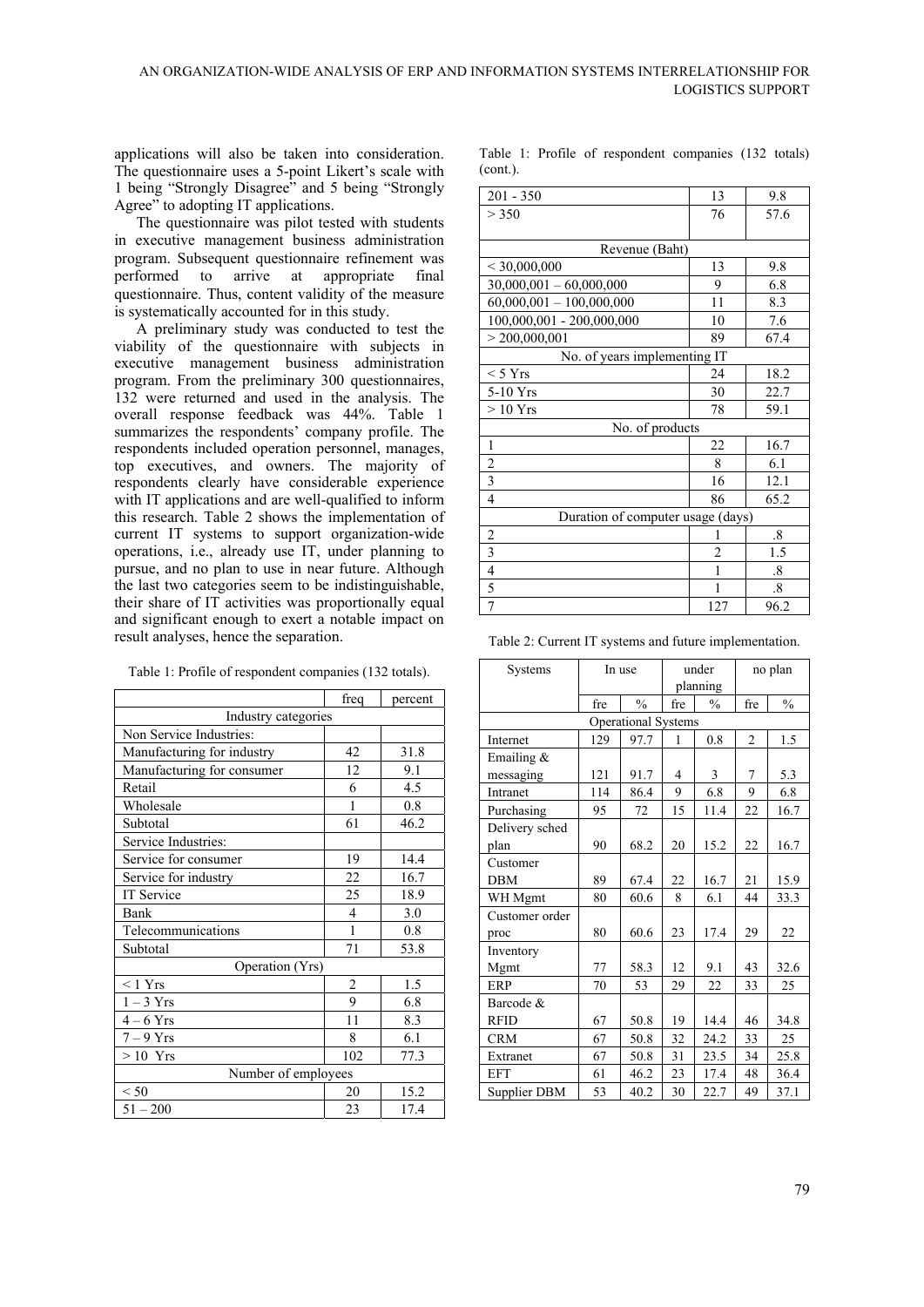| Product                    |    |      |    |      |    |      |
|----------------------------|----|------|----|------|----|------|
| Catalogue                  | 50 | 37.9 | 34 | 25.8 | 48 | 36.4 |
| EC                         | 45 | 34.1 | 31 | 23.5 | 56 | 42.4 |
| <b>Information Systems</b> |    |      |    |      |    |      |
| BI                         | 52 | 39.4 | 41 | 31.1 | 39 | 29.5 |
| DM                         | 51 | 38.6 | 41 | 31.1 | 40 | 30.3 |
| <b>DSS</b>                 | 49 | 37.1 | 41 | 31.1 | 42 | 31.8 |

Table 2: Current IT systems and future implementation (cont).

## **4 DATA ANALYSIS AND FINDINGS**

Exploratory factor analysis (EFA) was applied to examine the underlying dimension that grouped the items of benefits, the barriers, and the support to adoption of IT applications. Principal component analysis (PCA) was used to extract the factors loading with varimax rotation method for factor interpretation. For any factor to be retained, the eigenvalue should be greater than one (Hair et al., 1998). The Kaiser-Meyer-Olkin (KMO) measure of sampling adequacy, which ranges between 0 and 1, was used to detect whether or not the data were properly factored. The KMO measure over the minimum acceptable value of 0.5 (Kaiser, 1974) satisfies the prerequisite of a good factor analysis. Factor validation is accomplished using convention advocated by Nunnally (1967) on items having factor loadings of exceeding 0.4. Data reliability and validity are carried out by Cronbach's alpha that measures the internal consistency of multi-item scales as low as 0.6 (Nunnally, 1967) for each construct.

The results of EFA can be summarized as shown in Table 3. Correlation analysis from all factors, i.e., benefit, barrier, influence, and satisfaction using Pearson Correlation Coefficient, found that barrier to IT realization came mostly from insufficient resources, while changing had no correlation with satisfaction factor at the significant value of 0.05.

Table 3: Results of EFA for all items.

| Factors                          | Eigen  | Cronbach |
|----------------------------------|--------|----------|
| Benefits items:                  |        |          |
| $KMO=0.906$ , Cumulative of      |        |          |
| Variance = $69.603\%$            |        |          |
| Business supplier/partner        | 11.066 | 0.897    |
| relation benefits                |        |          |
| Operational efficiency           | 2.417  | 0.860    |
| henefits                         | 1.126  | 0.878    |
| • Organizational benefit         | 1.086  | 0.795    |
| • Internal process effy benefits | 1.010  | 0.719    |
| • Human Resource benefits        |        |          |
| <b>Barrier</b> items:            |        |          |
| $KMO=0.865$ , Cumulative of      |        |          |
| Variance = $66.387\%$            |        |          |
| • Insufficient resources         | 6.829  | 0.905    |
| • Integration with other         | 1.827  | 0.864    |
| systems                          | 1.302  | 0.697    |
| • Changing                       |        |          |
| Support items:                   |        |          |
| $KMO=0.907$ , Cumulative of      |        |          |
| Variance = $71.543%$             |        |          |
| • Efficiency                     | 8.207  | 0.916    |
| $\bullet$ Support                | 1.432  | 0.841    |
| • Competitive advantage          | 1.092  | 0.852    |
| Satisfaction items:              |        |          |
| $KMO=0.830$ , Cumulative of      |        |          |
| Variance = $72.063\%$            |        |          |
| • Satisfaction                   | 2.883  | 0.871    |

Table 4: ERP and IS usage (132 totals).

| ERP            | Groups of IS usage |                | Total   | Percentage |        |                | Total   |     |
|----------------|--------------------|----------------|---------|------------|--------|----------------|---------|-----|
|                | In use             | Jnder planning | No plan |            | In use | Under planning | No plan |     |
| In use         |                    |                |         | 66         | 77.3   |                |         | 100 |
| Under planning | 10                 |                |         | 26         | 38.5   | 53.8           |         | 100 |
| No plan        |                    |                | 26      | 40         | 22.5   | 12.5           | 02      | 100 |
| Total          | 70                 | 29             | $\sim$  | 132        | ر ر    |                |         | 100 |

Table 5: IT application usage and industry categories (70 totals).

|                 | <b>Industry Categories</b> | Non-service |                |         | Service |                |         |
|-----------------|----------------------------|-------------|----------------|---------|---------|----------------|---------|
|                 | $(\% \text{ of } 70)$      | In-use      | Under planning | No plan | In-use  | Under planning | No plan |
| <b>Business</b> | No.                        | 20          | 10             |         | 26      |                |         |
| Intelligence    | $\%$                       | 29          | 14             |         | 27      | 10             |         |
| <b>DSS</b>      | No.                        |             |                |         | 20      |                |         |
|                 | $\%$                       | 24          | 16             |         | 29      |                |         |
|                 | No.                        | רו          | 14             |         | 21      |                |         |
| Data Mining     | $\%$                       | 24          | 20             |         | 30      |                |         |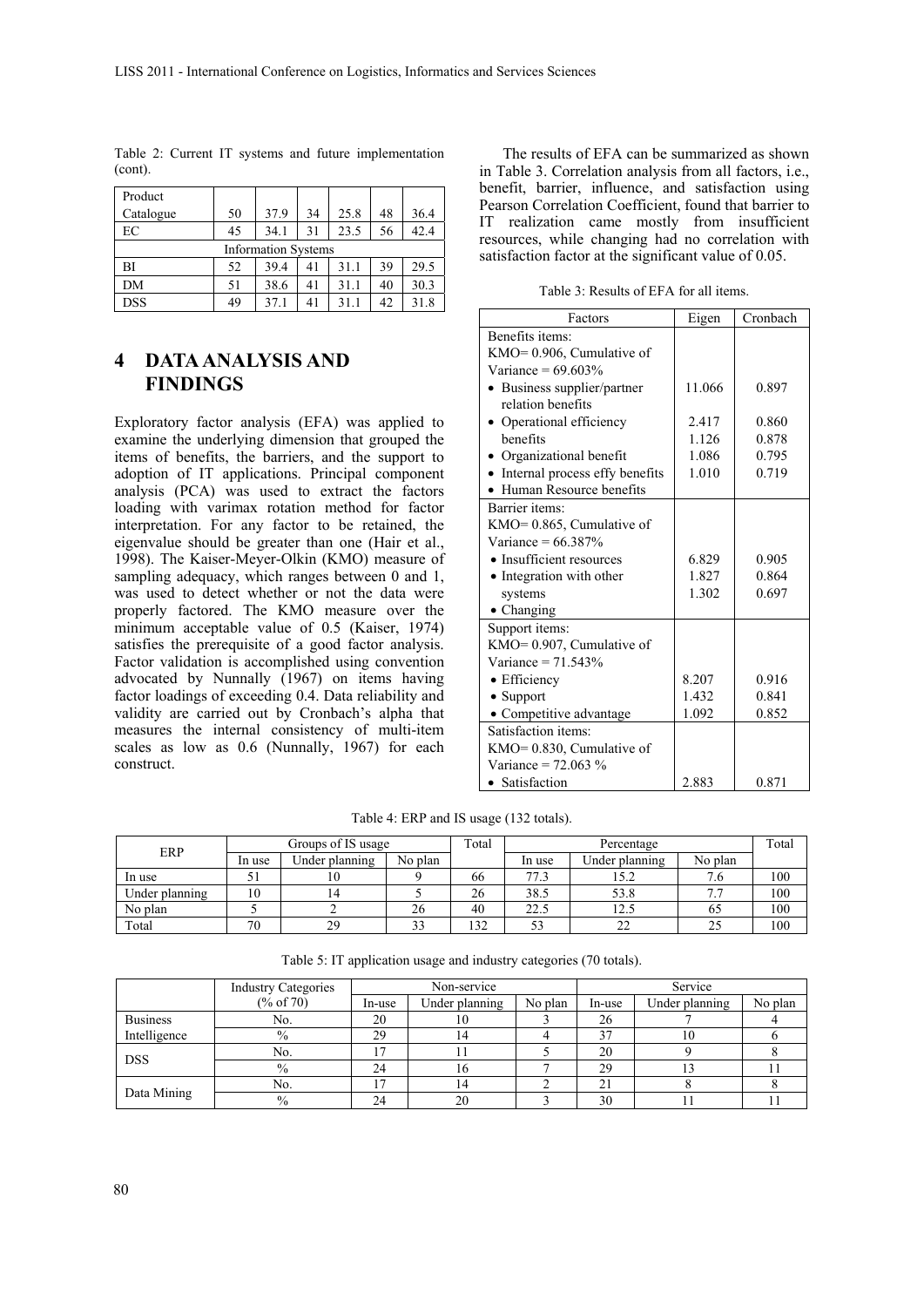The predominant inferences are the existence of relationship between service and non-service segments. Table 4 depicts the relationship between ERP and IS usage from all respondents. The in-use group represents companies that use at least one IS application such as business intelligence (BI), decision support systems (DSS), or data mining (DM). Further investigation by industrial categories as shown in Table 5 reveals that significant numbers of ERP usage are prevalent. This confirms that companies have adopted IT in most of their operational systems. Yet they still fully exploit the potential benefits due to a couple of key barriers, namely, insufficient executive support and integration with suppliers. The associations among these factors in accordance with the model framework hypotheses established earlier are given in Table 6.

Table 6: Summary of association.

| Association with ERP Usage          | Result        |
|-------------------------------------|---------------|
| Group of usage IS                   | Associated    |
| Industry categories                 | No Associated |
| Barrier in Insufficient executive   | Associated    |
| support                             |               |
| Integration with supplier's systems | Associated    |
| Others Barriers                     | No Associated |

Table 7: Factors that yield different multiple comparative results of ERP and IS adoption.

|            | Comparison       | Factors                   |
|------------|------------------|---------------------------|
| No plan to | In-use or under  | Barrier: Integration      |
| use ERP    | planning to use  | with other systems        |
|            | ERP              |                           |
| Use both   | Not use both ERP | <b>Benefits: Business</b> |
| ERP and IS | and IS           | supplier relation         |
| Use both   | Use ERP but not  | Support: Competitive      |
| ERP and IS | use IS           | advantage                 |
| Use only   | Not use both ERP | Barrier: Insufficient     |
| ERP        | and IS           | resources                 |

Table 7 shows the significance of correlating factors between ERP and IS adoption. Only four implementation categories are compared since they exhibit significant interrelationship, while other combinations are irrelevant, e.g., use only IS-use only ERP, use only ERP-user only IS, etc. We employed one-way analysis of variance (One-Way ANOVA) and least significant difference (LSD) for multiple comparisons to unveil factors that yield different comparative results in each group.

## **5 CASE STUDY**

The case study is taken from a retail business in ceramic tile and sanitary ware. The business began 32 years ago from an old-fashioned retail shop to become the largest national ceramic chain. They have over the years evolved from manual operation to ERP then IS supported "vendor online" system that links all parties involved in the SCM via intranet to administer three vital information bases, namely, product master and product knowledge base, online purchasing, and vendor manage inventory. Information breakdowns are categorized at the general application level to preserve confidentiality of trade secrets and company's anonymity. All IT and business applications are listed in Table 8.

Table 8: IT Application usage of XYZ Co., Ltd.

| Year | Application               | Description                     |
|------|---------------------------|---------------------------------|
| 1997 | Oracle ERP                | Start usage ERP                 |
| 1999 | Customised<br><b>ERP</b>  | <b>Customized Applications</b>  |
| 2001 | Intranet                  | Code name Xnet                  |
| 2002 | Product<br>knowledge base | Manage product data in intranet |
|      | ВI                        | Oracle BI: Client server        |
| 2003 | Vendor Online I           | Online Purchasing               |
| 2004 | Vendor Online             | Manage product data by vendors  |
|      | П                         |                                 |
|      | VMI                       | Replenishment, Request System,  |
|      |                           | Min-Max                         |
| 2005 | RI                        | Oracle BI: Web based            |
| 2007 | <b>WMS</b>                | Mobile device, Handheld         |
| 2007 | Delivery System           | Trips and Routing               |
| 2008 | GPS System                | Track delivery system           |
|      | Member System             | reward/redeem point             |
| 2010 | <b>SAP ERP</b>            | Start usage SAP                 |
|      | ΒI                        | Business Object, Dashboard      |



Figure 2: Graph of annual sales volume.

The above graph provides information on sales trends of XYZ Co., Ltd. It is apparent that such integrated IT applications have transformed many manual and stand-alone applications, ranging from logistics, inventory, and sales, to serve the growing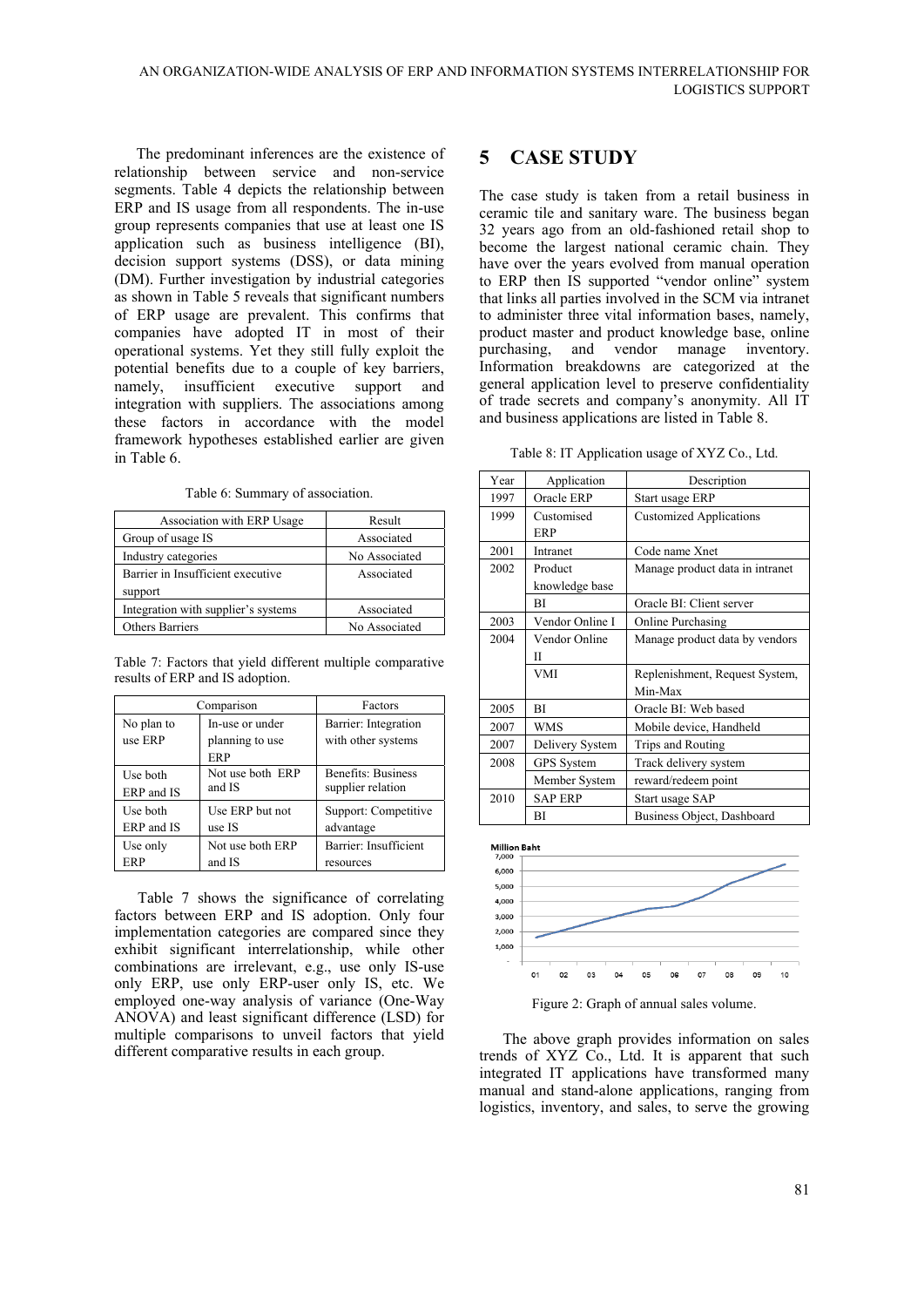customer's needs. The net results are consecutive annual sale increase for the past 10 years.

#### **6 DISCUSSION**

Analysis of the model framework and hypotheses encompass profound implications on company's decision to adopting ERP and IS. In general, barriers factors have no relationship with users' satisfaction for skilled and knowledgeable IS users, thereby no additional needs for IS to support current ERP. On the other hand, barriers of integrating IS with other systems, in one example comparison, are the main hindrance for companies that have no plan to adopt ERP. One important inference drawn from all analyses is the interrelationship between ERP and IS usage. Companies that use both ERP and IS attain different perceived benefits of business supplier relations and better perceived competitive advantages over companies that have not use both ERP and IS, whose barrier came primarily from insufficient resources to adopting IS. The sizable 66% of 70 respondents that adopt ERP and IS underpins SCM as an integrated component of ERP which in turn becomes the core competency of the organization. However, implementing ERP system calls for considerable investment and risk that IT managers must handle with care, not to mention the barriers on adoption as resulted from this study. The effect could ripple down to logistic operation, lack of IS adoption, and organization performance (Chang et al., 2008).

#### **7 CONCLUSION AND FUTURE WORK**

The contribution of this paper is an interrelationship analysis of ERP and IS in logistics support of many modern organizations, where pockets of IS usage spread over different departments. The missing link so identified is the interrelationship between ERP and IS to support various operations. We have investigated factors that influent users' satisfaction with IT applications by selecting ERP and IS. The results of association encompass BI, DSS, and DM. Moreover, recognition of barrier factors that affect company's decision on their adoption is also attained.

There are ample opportunities for future research exploration that involve the extension to SME segment. The interrelating factors between ERP and IS will warrant further examination on finer grained components that fit their the low budgeted

applications of IS for logistics support in SCM, wherein extensive qualitative observation on additional factors and proper quantitative assessment methods can be applied toward the adoption decision for many local SMEs.

#### **REFERENCES**

- Bayraktar E., Demirbag M., Lenny Koh S.C., Tatoglu E., Zaim H. 2009. A causal analysis of the impact of information systems and supply chain management practices on operational performance: Evidence from manufacturing SMEs in Turkey. *Int. J. Production Economics*, 122, 133-149.
- Bienstock, C. C., Royne, M. B., Sherrell, D. & Stafford, T. F. 2008. An expanded model of logistics service quality: Incorporating logistics information technology. *International Journal of Production Economics,* 113**,** 205-222.
- Bruque S. and Moyano J. 2007. Organisational determinants of information technology adoption and implementation in SMEs: The case of family and cooperative firms. *Technovation,* 27**,** 241-253.
- Chang, I. C., Hwang, H.-G., Liaw, H.-C., Hung, M.-C., Chen, S.-L. & Yen, D. C. 2008. A neural network evaluation model for ERP performance from SCM perspective to enhance enterprise competitive advantage. *Expert Systems with Applications,* 35**,** 1809-1816.
- Hair, J.F., Anderson, R.E., Tatham, R.L., Black, W.C., 1998. Multivariate Data Analysis. Prentice-Hall, Englewood Cliffs, NJ.
- Holsapple, C. W. & Sena, M. P. 2005. Erp Plans and decision-support benefits. *Decision Support Systems,* 38**,** 575-590.
- Li, M. & Richard Ye, L. 1999. Information technology and firm performance: Linking with environmental, strategic and managerial contexts. *Information & Management,* 35**,** 43-51.
- Loukis, E. N., Sapounas, I. A. & Milionis, A. E. 2009. The effect of hard and soft information and communication technologies investment on manufacturing business performance in Greece - A preliminary econometric study. *Telematics and Informatics,* 26**,** 193-210.
- Kaiser, H.F. 1974. An index of factorial simplicity. Psychometrika 39, 31–36.
- Kaplan, R. S. & Norton, D. S. 1996. Using the scorecard as a strategic management system. *Harvard Business Review*, 75–85.
- Karim, N. S. A., & Hussein, R. (2008). Managers' perception of information management and the role of information and knowledge managers: The Malaysian perspectives. *Int. Journal of Information Management*, 28(2), 114–127.
- Morabito V., Pace S., Previtali P. 2005. ERP Marketing and Italian SMEs. *European Management Journal*, 23, 590–598.